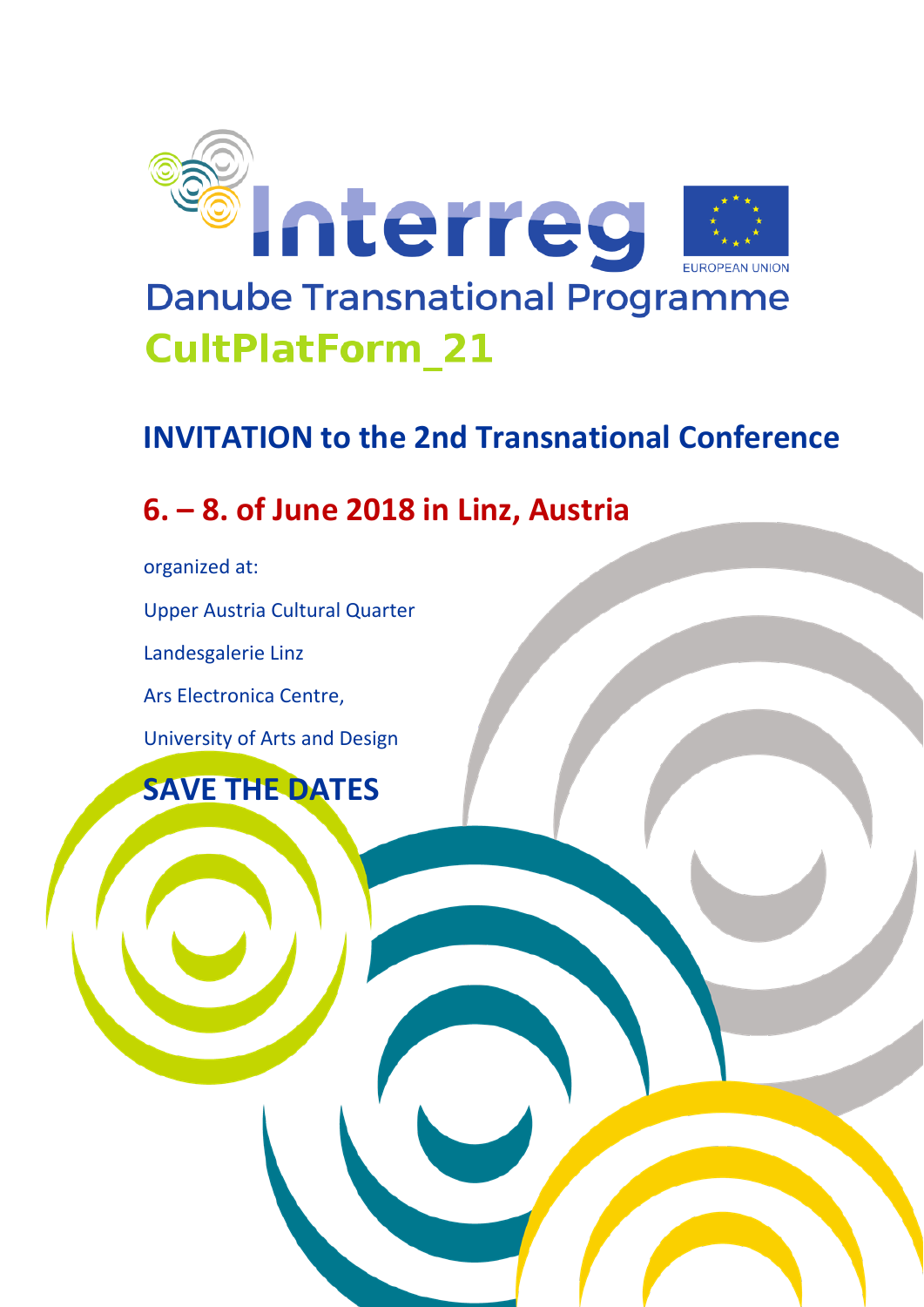

## **2nd Transnational Project Conference, 6.-8. of June 2018, Linz, Austria**

The 2nd Transnational Project Conference will take place on 6-8 of June 2018, at the Landesgalerie Linz, the Ars Electronica Centre, University of Arts and Design and with an organised visit to the Roman remains exhibitions in the Upper Austria.

The central topic of the Linz conference will be world heritage, with emphasis on UNESCO World Heritage and the European Year of Cultural Heritage 2018. Through panels, discussions and workshops, the issues of audience development and facilitation of history for the audience of the 21st century will be discussed on deliberated on, using best practice examples from the whole world and particularly from the Danube region.



At the second Transnational Project Conferences in Linz, Austria, we will try to build on the experiences of the first conference (held in Pécs, Hungary) and to enhance the EU-wide visibility of the INTERREG DTP project "Danube Culture Platform – Creative Spaces of the 21st Century" (CultPlatForm 21) by engaging external and internal experts in knowledge transfer, by fostering networking/information exchange among the partners and by including key stakeholders like national policy makers, administrators, scientists and artists in an empowering exchange.

All three project conferences are aiming to shape the image of the Danube area as an innovative, contemporary cultural and touristic area with a positive outlook on participative culture and tourism policy making. At the Linz conference in particular, a number of best practice examples will be presented, featuring artistic and ICT tools and projects aimed at

Project co-funded by the European Union funds (ERDF and IPA) 2